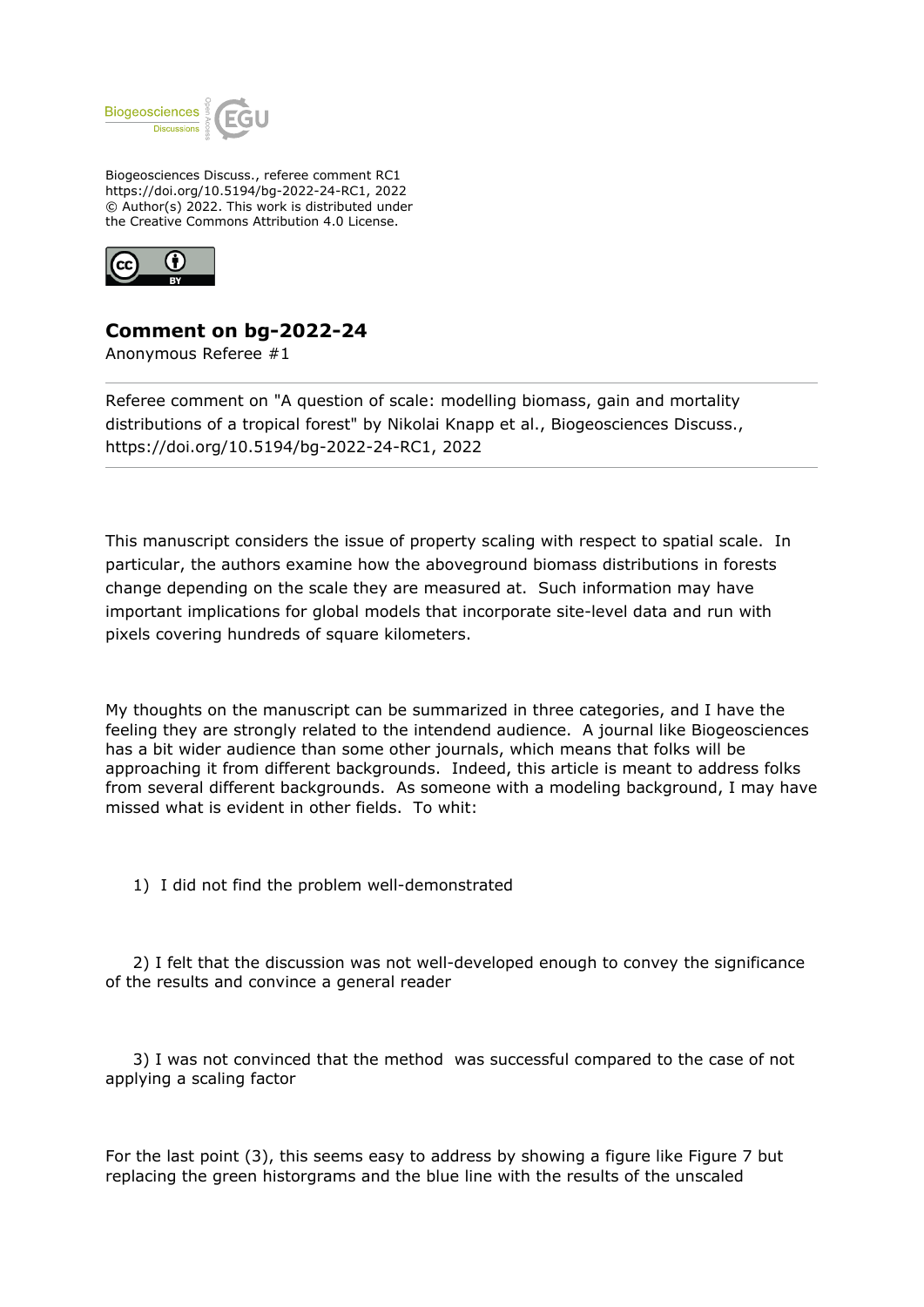distribution. Would this just be the existing green histograms at 50m? If so, I would really appreciate somehow making this more clear (ideally in the figure, but also adding text would be good). I feel like Figure 7 is the figure showing the method was successful, but I do not see that immediately.

Figure 7 amazed me. I was shocked to see how the distributions shifted. However, I don't think I should be on page 15 of an article before I'm intrigued by it. I feel like the right hand side shows why this issue is important, and relates to my point (1) above. The introduction of the problem seems to occur in lines 75--7 with a single citation (Wong, 2008). In my mind, this should be an entire paragraph to emphasize the point: "Models which fit biomass distributions at 10 m^2 spatial resolution and reproduce them perfectly at 100 km^2 are incorrect." However, this represents a Catch-22. Phrasing the problem this way makes it much more appropriate for Biogeosciences, but would also require more evidence in the case of land surface models. However, the authors could (and I believe, do) demonstrate this problem with two simple models. Therefore, the information seems to be already present and just needs some restructuring to be more evident and grab the eye of a non-specialist (which is the case with the vast majority of Biogeosciences readership). More citations to the last sentence of the paragraph on line 80 ("But it is often unclear how scale affects observed and simulated distributions"), in particular with regards to forest plot and larger area modeling related to the carbon cycle, would be very welcome for point (1).

For point (2), it was not clear to me why the standard deviations are different. Figures 5-7 show that they are, but I don't understand why this happens. Section 4.2 mentions that different fitting approches had different levels of success, and explains what these fits where, but it does not explore why they had different levels of success. Is there something about the underlying data or problem which means this could have been foreseen from the beginning?

Minor comments:

Line 80 and 81: Perhaps "extends" should be "extents"

Line 170: It seems that mortality modeling presents an issue with respect the scale. The simulation model chosen resets the area of a whole grid cell to zero. For a  $10m \times 10m$ pixel, this could be a single very large tree. For a 100m by 100m pixel, this seems like a larger event. Biomass gain, on the other hand, seems to be similar for every size of pixel (if a 100  $\text{m}^2$  plot grows by 100 g C m-2 yr-1, then either one trees grows like that on a small pixel or it's spread among many trees on a larger pixel). Does this difference in behavior have something to do with why the simulation results change depending on pixel size?

Table 2: The number of signficiant figures used seems almost excessive. Is there truly rationale for mean OVL of 0.883 and 0.887? I guess if the error bars on the distribution